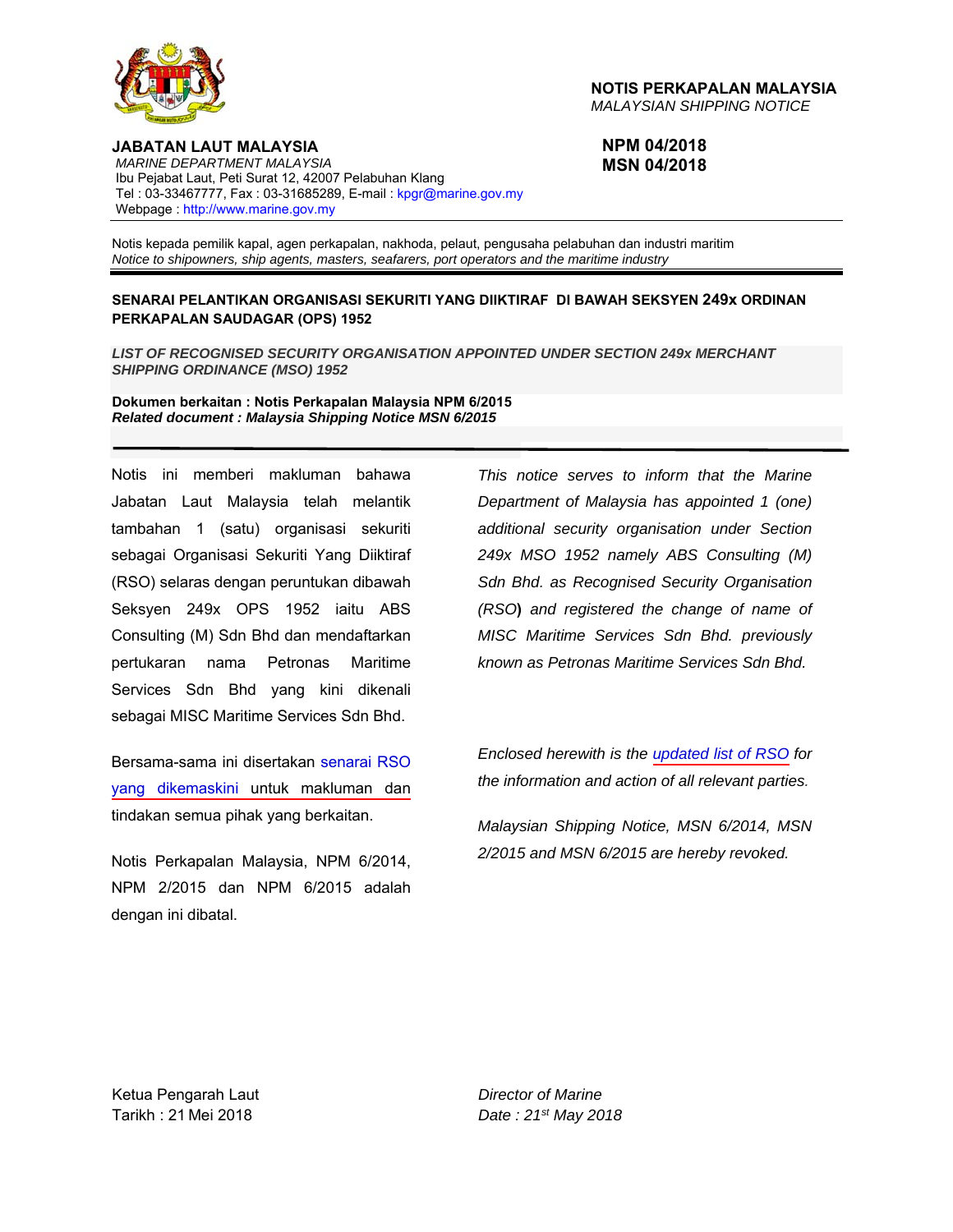# **LIST OF APPOINTED RECOGNISED SECURITY ORGANISATION (RSO) - SHIPS**

## **IN ACCORDANCE WITH THE PROVISIONS MADE UNDER SECTION 249x MSO 1952.**

| <b>NUM</b>  | <b>DETAILS OF ORGANISATION</b>                                                                                                       | <b>AUTHORISATION</b>                                                                                                                                                                                                                                                                                                                                                             | <b>DATE OF</b><br><b>APPOINMENT</b> | <b>DATE OF</b><br><b>EXPIRY</b> |
|-------------|--------------------------------------------------------------------------------------------------------------------------------------|----------------------------------------------------------------------------------------------------------------------------------------------------------------------------------------------------------------------------------------------------------------------------------------------------------------------------------------------------------------------------------|-------------------------------------|---------------------------------|
|             | <b>AMERICAN BUREAU SHIPPING</b><br>(ABS)<br>27.01,27th Floor Menara Multi Purpose<br>No. 8 Jln Munshi Abdullah<br>50100 Kuala Lumpur | the approval of the ship security assessment<br>(a)<br>and ship security plan and subsequent amendments<br>to a previously approved assessment and plan;<br>the verification of compliance of ships with the<br>(b)<br>approved ship security assessment and ship security<br>plans;<br>the issuance and replacement of the<br>(C)<br>International Ship Security Certificate    | 04th October 2013                   | 03rd October 2018               |
| $\mathbf 2$ | <b>LLOYD'S REGISTER (LR)</b><br>Suite 21-04, Level 21<br>Menara Tan & Tan 207<br>Jalan tun Razak<br>50400 Kuala Lumpur               | the approval of the ship security assessment<br>(a)<br>and ship security plan and subsequent amendments<br>to a previously approved assessment and plan;<br>the verification of compliance of ships with the<br>(b)<br>approved ship security assessment and ship security<br>plans;<br>issuance and replacement of the<br>(c)<br>the<br>International Ship Security Certificate | $20th$ March 2014                   | 19th March 2019                 |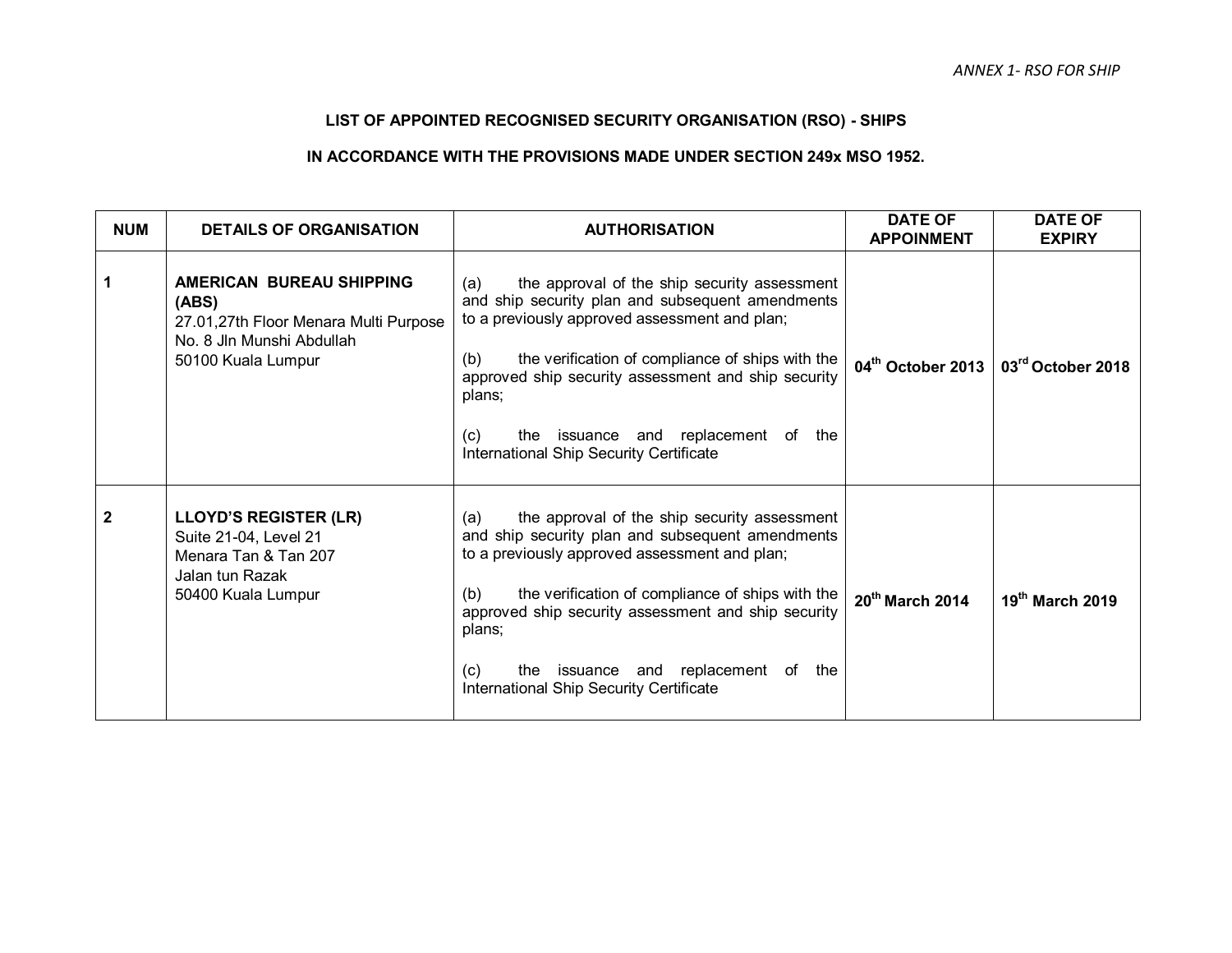| 3 | <b>BUREAU VERITAS (BV)</b><br>Level 11, Menara Dayabumi<br>Jalan Sultan Hishamuddin<br>50550 Kuala Lumpur                                          | the approval of the ship security assessment<br>(a)<br>and ship security plan and subsequent amendments<br>to a previously approved assessment and plan;<br>the verification of compliance of ships with the<br>(b)<br>approved ship security assessment and ship security<br>plans;<br>the issuance and replacement of the<br>(c)<br>International Ship Security Certificate           | 04 <sup>th</sup> April 2014 | 03 <sup>th</sup> April 2019 |
|---|----------------------------------------------------------------------------------------------------------------------------------------------------|-----------------------------------------------------------------------------------------------------------------------------------------------------------------------------------------------------------------------------------------------------------------------------------------------------------------------------------------------------------------------------------------|-----------------------------|-----------------------------|
| 4 | <b>DET NORSKE VERITAS</b><br><b>GERMANISCHER LLOYDS (DNV GL)</b><br>24th Floor, Menara Weld<br>Jalan Raja Chulan<br>50200 Kuala Lumpur<br>Malaysia | the approval of the ship security assessment<br>(a)<br>and ship security plan and subsequent amendments<br>to a previously approved assessment and plan;<br>the verification of compliance of ships with the<br>(b)<br>approved ship security assessment and ship security<br>plans;<br>the issuance and replacement of<br>(C)<br>the<br><b>International Ship Security Certificate</b> | 05 <sup>th</sup> April 2014 | 04 <sup>th</sup> April 2019 |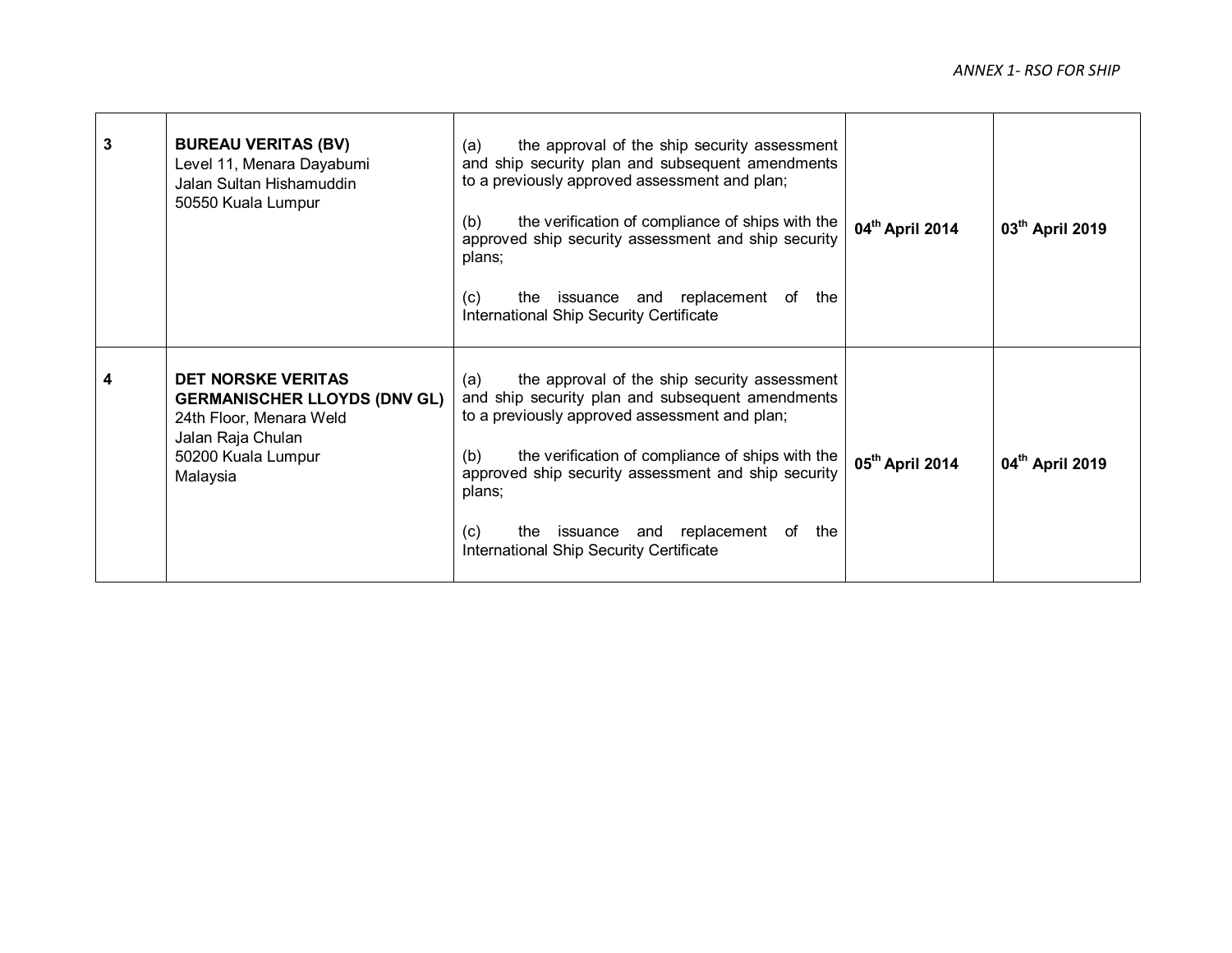| 5 | NIPPON KAIJI KYOKAI (CLASS NK)<br>Suite 25.5,25th Floor Menara IMC<br>No.8 Jalan Sultan Ismail<br>50250 Kuala Lumpur                                 | (a)<br>the approval of the ship security assessment<br>and ship security plan and subsequent amendments<br>to a previously approved assessment and plan;<br>(b)<br>the verification of compliance of ships with the<br>approved ship security assessment and ship security<br>plans;<br>the issuance and replacement of<br>(c)<br>the<br>International Ship Security Certificate | 08 <sup>th</sup> April 2014 | 07 <sup>th</sup> April 2019 |
|---|------------------------------------------------------------------------------------------------------------------------------------------------------|----------------------------------------------------------------------------------------------------------------------------------------------------------------------------------------------------------------------------------------------------------------------------------------------------------------------------------------------------------------------------------|-----------------------------|-----------------------------|
| 6 | SHIPS CLASSIFICATION MALAYSIA<br>(SCM)<br>Wisma SCM No. 2 & 3, Block 2<br>Presint Alami, Persiaran Akuatik<br>Seksyen 13,40675 Shah Alam<br>Selangor | the approval of the ship security assessment<br>(a)<br>and ship security plan and subsequent amendments<br>to a previously approved assessment and plan;<br>the verification of compliance of ships with the<br>(b)<br>approved ship security assessment and ship security<br>plans;<br>the issuance and replacement of<br>(C)<br>the<br>International Ship Security Certificate | 11 <sup>th</sup> April 2014 | 10th April 2019             |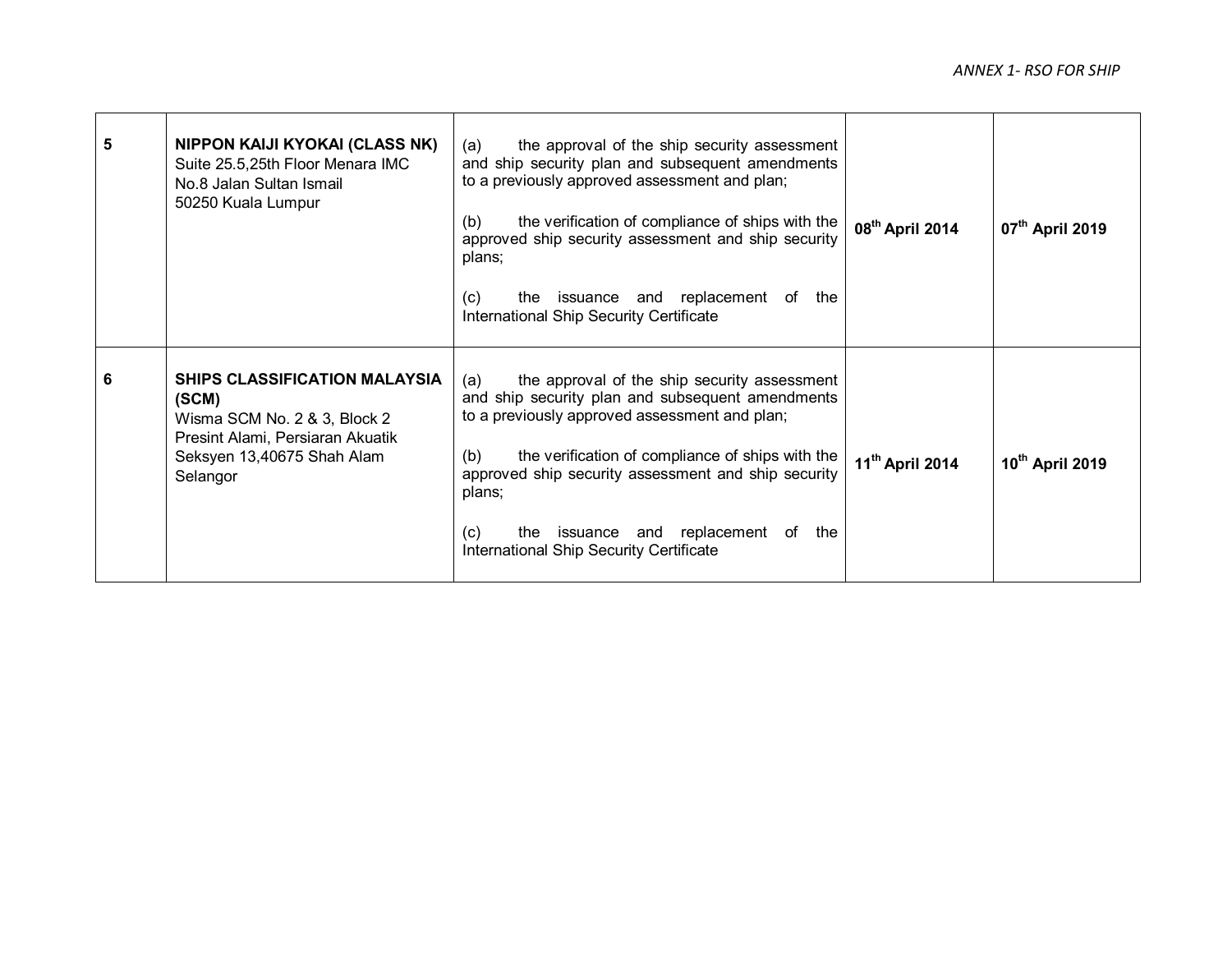|   | <b>KOREAN REGISTER OF SHIPPING</b><br>(KR)<br>#36,9-Ro, District of Shipping<br>Gangseo-gu, Busan<br>Republic of Korea  | (a)<br>the approval of the ship security assessment<br>and ship security plan and subsequent amendments<br>to a previously approved assessment and plan;<br>the verification of compliance of ships with the<br>(b)<br>approved ship security assessment and ship security<br>plans;<br>the issuance and replacement of<br>(c)<br>the<br>International Ship Security Certificate | 11 <sup>th</sup> November<br>2014 | 10 <sup>th</sup> November<br>2019 |
|---|-------------------------------------------------------------------------------------------------------------------------|----------------------------------------------------------------------------------------------------------------------------------------------------------------------------------------------------------------------------------------------------------------------------------------------------------------------------------------------------------------------------------|-----------------------------------|-----------------------------------|
| 8 | <b>INDIAN REGISTER OF SHIPPING</b><br>(IRS)<br>52 A, Adi Shankracharya Marg (IRS)<br>Powai<br>Mumbai - 400 072<br>India | the approval of the ship security assessment<br>(a)<br>and ship security plan and subsequent amendments<br>to a previously approved assessment and plan;<br>the verification of compliance of ships with the<br>(b)<br>approved ship security assessment and ship security<br>plans;<br>the issuance and replacement of<br>(c)<br>the<br>International Ship Security Certificate | 14 <sup>th</sup> November<br>2014 | 13 <sup>th</sup> November<br>2019 |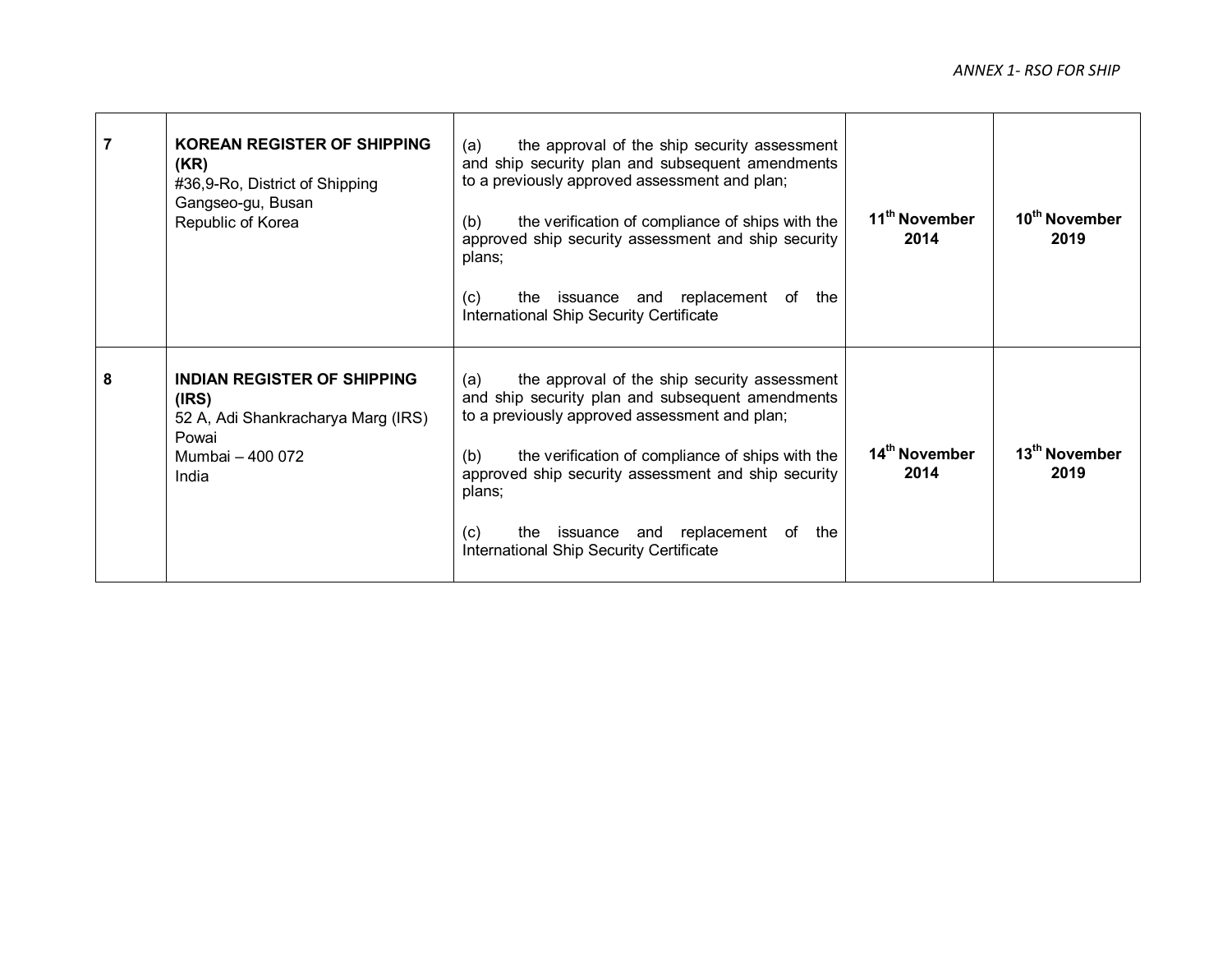# **LIST OF APPOINTED RECOGNISED SECURITY ORGANISATION (RSO) - PORTS**

| <b>NUM</b>     | <b>DETAILS OF ORGANISATION</b>                                                                                                                          | <b>AUTHORISATION</b>                                                                                                                                                                         | <b>DATE OF</b><br><b>APPOINMENT</b> | <b>DATE OF EXPIRY</b> |
|----------------|---------------------------------------------------------------------------------------------------------------------------------------------------------|----------------------------------------------------------------------------------------------------------------------------------------------------------------------------------------------|-------------------------------------|-----------------------|
| $\mathbf{1}$   | <b>CENTRE OF MARITIME</b><br><b>EXCELLENCE SDN. BHD.</b><br>No. 22 lorong Batu Nilam 3A<br>41200 Klang<br>Selangor                                      | (a) the preparation of Marine Facility Security<br>Assessment (MFSA) and subsequent amendments;<br>(b) the preparation of Marine Facility Security Plan<br>(MFSP) and subsequent amendments; | 03rd March 2014                     | $02nd$ March 2019     |
| $\overline{2}$ | <b>KASI (M) SDN BHD</b><br>Suite, 9th Floor<br>Suite 1-5 & 8-10th Floor<br>Wisma Perindustrian<br>Jalan Istiadat, Likas<br>88400 Kota Kinabalu<br>Sabah | (a) the preparation of Marine Facility Security<br>Assessment (MFSA) and subsequent amendments;<br>(b) the preparation of Marine Facility Security Plan<br>(MFSP) and subsequent amendments; | 20 <sup>th</sup> March 2014         | $19th$ March 2019     |
| $\mathbf{3}$   | <b>BUREAU VERITAS (BV)</b><br>Level 11, Menara Dayabumi<br>Jalan Sultan Hishamuddin<br>50550 Kuala Lumpur                                               | (a) the preparation of Marine Facility Security<br>Assessment (MFSA) and subsequent amendments;<br>(b) the preparation of Marine Facility Security Plan<br>(MFSP) and subsequent amendments; | 04th April 2014                     | 03th April 2019       |

### **IN ACCORDANCE WITH THE PROVISIONS MADE UNDER SECTION 249x MSO 1952.**